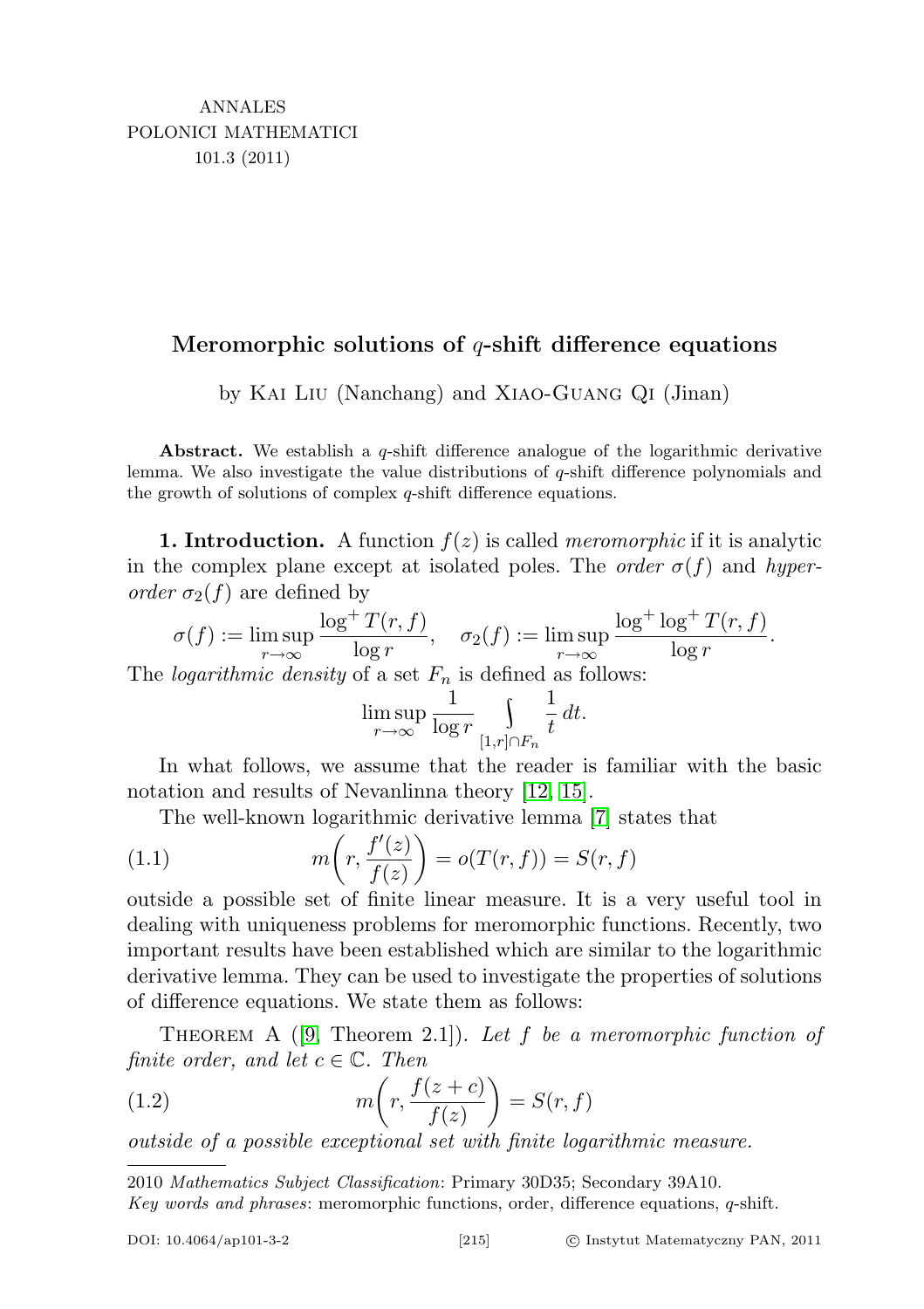We also know that Theorem A has been improved by Halburd, Korhonen and Tohge [\[10\]](#page-9-2). They proved  $(1.2)$  is also true when f is a meromorphic function of hyper-order  $\sigma_2(f) < 1$ .

THEOREM B ([\[1,](#page-9-3) Theorem 1.1]). Let  $f(z)$  be a nonconstant zero-order meromorphic function and  $q \in \mathbb{C} \setminus \{0\}$ . Then

$$
m\bigg(r, \frac{f(qz)}{f(z)}\bigg) = S(r, f)
$$

on a set of logarithmic density 1.

In this paper, a q-shift of  $f(z)$  is defined by  $f(qz+\eta)$ , and q-shift difference polynomials are defined by

(1.3) 
$$
G(z) := \sum_{\lambda \in J} b_{\lambda}(z) \prod_{j=1}^{\tau_{\lambda}} f(q_{\lambda,j} z + \delta_{\lambda,j})^{\mu_{\lambda,j}},
$$

where  $\delta_{\lambda,j} \in \mathbb{C}$ , at least one  $q_{\lambda,j}$  is nonzero,  $b_{\lambda}(z)$  are small functions with respect to  $f(z)$ , and J is a subset of  $\{1, \ldots, n\}$ . The *degree* of G is defined

$$
d(G) := \max_{\lambda \in J} \sum_{j=1}^{\tau_{\lambda}} \mu_{\lambda, j}.
$$

It is natural to ask the following question when considering generalizations of Theorems A and B.

QUESTION 1.1. Let  $q, \eta$  be fixed complex constants. Under what assumptions on  $f(z)$ , do we have the following q-shift difference analogue of  $(1.1)$  $(1.1)$ :

(1.4) 
$$
m\left(r, \frac{f(qz+\eta)}{f(z)}\right) = S(r, f)?
$$

In this paper, we will answer the above question and give some applications of the result. First, we consider the proximity function of  $f(qz + \eta)/f(z)$ . Then, using the above result, we consider the value distributions of  $q$ -shift difference polynomials, which can be seen as q-shift difference analogues of results given by Hayman [\[11\]](#page-9-4). Finally, we investigate the growth of meromorphic solutions of q-shift difference equations.

## 2.  $q$ -shift difference analogue of the logarithmic derivative lemma

<span id="page-1-0"></span>THEOREM 2.1. Let  $f(z)$  be a nonconstant zero-order meromorphic function and  $q \in \mathbb{C} \setminus \{0\}$ . Then

$$
m\bigg(r, \frac{f(qz+\eta)}{f(z)}\bigg) = S(r, f)
$$

on a set of logarithmic density 1.

<span id="page-1-1"></span>For the proof of Theorem [2.1,](#page-1-0) we need the following lemma.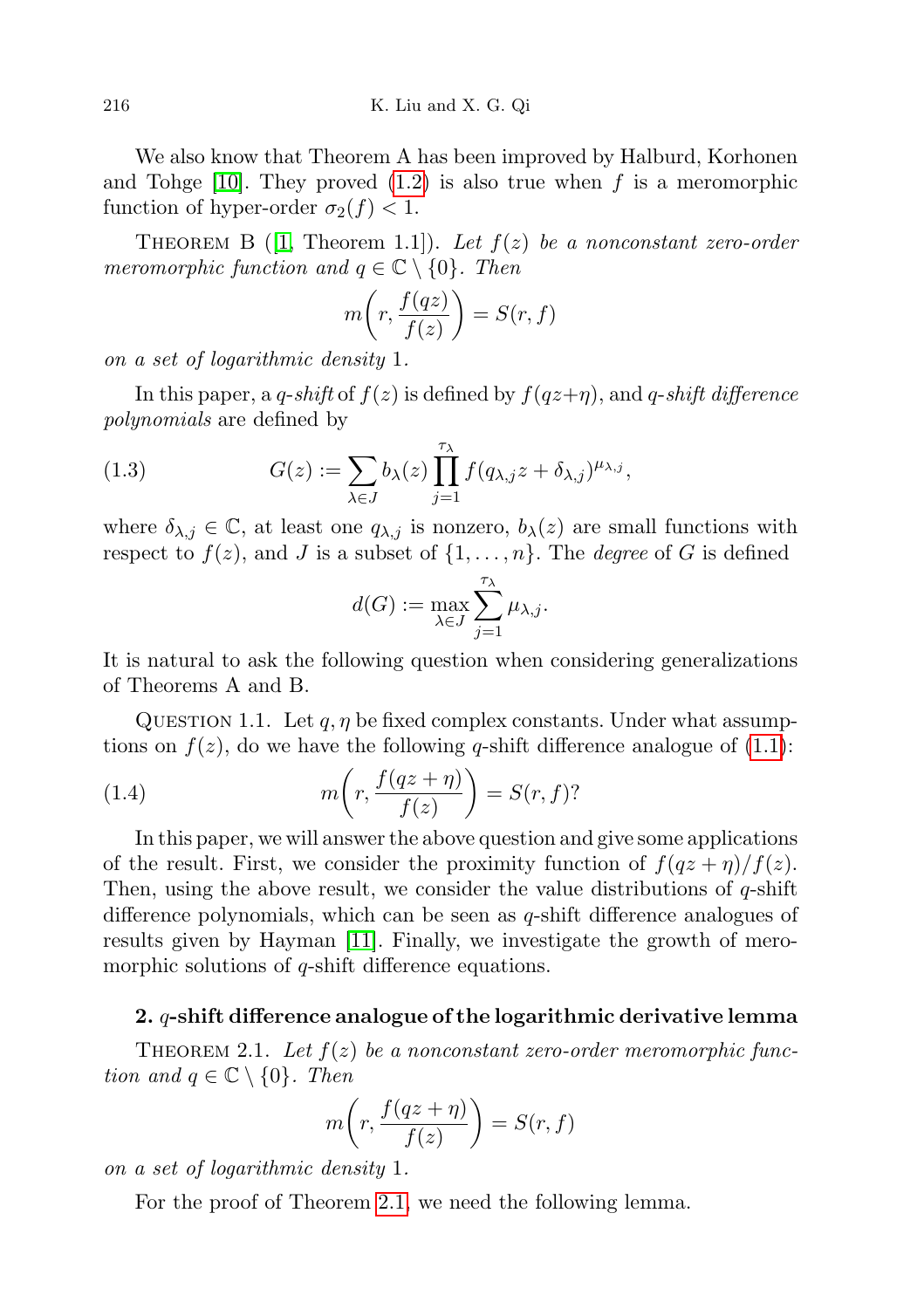LEMMA 2.2 ([\[13\]](#page-10-2)). If  $T : \mathbb{R}^+ \to \mathbb{R}^+$  is an increasing function such that

(2.1) 
$$
\limsup_{r \to \infty} \frac{\log T(r)}{\log r} = 0,
$$

then the set  $E := \{r : T(C_1r) \geq C_2T(r)\}\$  has logarithmic density 0 for all  $C_1, C_2 > 1.$ 

*Proof of Theorem [2.1.](#page-1-0)* From the definitions of  $T(r, f)$ , we have

(2.2)  $T(r, f(qz)) = T(|q|r, f) + O(1).$ 

If  $|q| \leq 1$ , then

$$
T(|q|r, f) \le T(r, f) + O(1).
$$

If  $|q| > 1$ , from Lemma [2.2](#page-1-1) we have

$$
T(|q|r, f) < C_0 T(r, f) + O(1),
$$

where  $C_0 > 1$  on a set of logarithmic density 1. Thus, we get

$$
S(r, f(qz)) = o(T(r, f)) = S(r, f)
$$

on a set of logarithmic density 1. From Theorems A and B,

$$
m\left(r, \frac{f(qz+\eta)}{f(z)}\right) = m\left(r, \frac{f(qz)}{f(z)} \frac{f(qz+\eta)}{f(qz)}\right)
$$
  

$$
\leq m\left(r, \frac{f(qz)}{f(z)}\right) + m\left(r, \frac{f(qz+\eta)}{f(qz)}\right) = S(r, f)
$$

on a set of logarithmic density 1. We have completed the proof.

For finite nonzero-order meromorphic functions, the conclusion of Theorem [2.1](#page-1-0) is not true, as can be seen from the following example.

EXAMPLE 2.3. Let  $f(z) = e^z$ . Then

$$
m\bigg(r,\frac{f(2z+1)}{f(z)}\bigg) = em(r,f) = eT(r,f).
$$

Similar to the proof of [\[8,](#page-9-5) Theorem 3.1] or [\[1,](#page-9-3) Theorem 2.1], we can also get the following theorem analogous to the Clunie Lemma [\[3\]](#page-9-6). It can be used to investigate the value distribution of zero-order meromorphic solutions of nonlinear *q*-shift difference equations.

<span id="page-2-0"></span>THEOREM 2.4. Let f be a nonconstant zero-order meromorphic solution of

$$
f(z)^n P(z, f) = Q(z, f),
$$

where  $P(z, f)$  and  $Q(z, f)$  are q-shift difference polynomials in f. If the degree of  $Q(z, f)$  as a polynomial in  $f(z)$  and its q-shifts is at most n, then

$$
m(r, P(z, f)) = S(r, f)
$$

on a set of logarithmic density 1.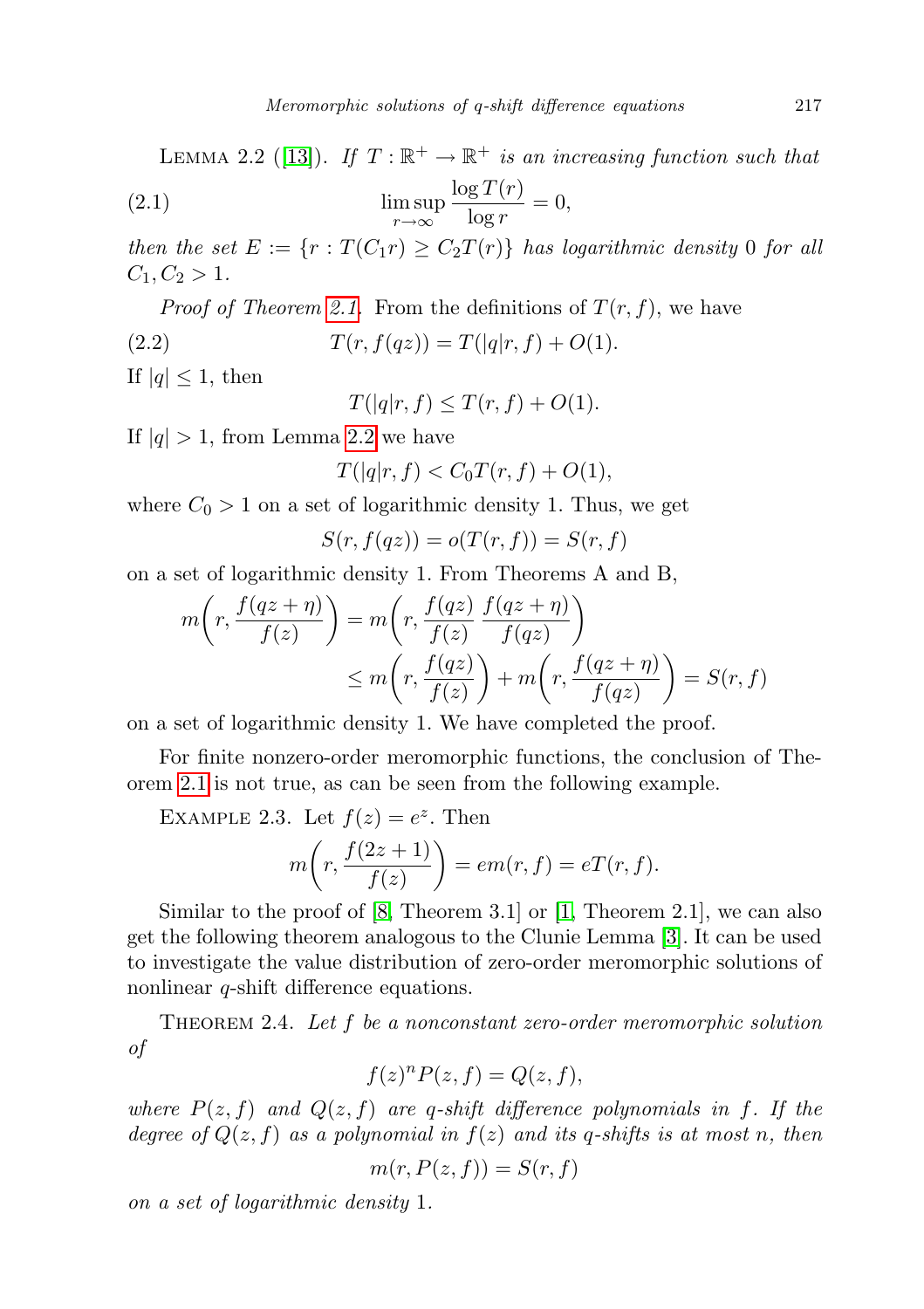We also get the following result, which is a difference counterpart to the standard result due to Mohon'ko and Mohon'ko [\[19\]](#page-10-3). We omit the proof, which is similar to that of [\[8,](#page-9-5) Theorem 3.2].

THEOREM 2.5. Let  $f$  be a nonconstant zero-order meromorphic solution of

$$
P(z,f) = 0,
$$

where  $P(z, f)$  is a q-shift difference polynomial in  $f(z)$ . If  $P(z, a) \neq 0$  for a small function  $a(z)$  of  $f(z)$ , then

$$
m\bigg(r,\frac{1}{f-a}\bigg) = S(r,f)
$$

on a set of logarithmic density 1.

3. Value distributions of  $q$ -shift difference polynomials. Using the above theorems, we can investigate the value distributions of  $q$ -shift difference polynomials, and we obtain the following results, which can be seen as difference versions of classical results given by Hayman in [\[11\]](#page-9-4).

<span id="page-3-1"></span>THEOREM 3.1. Let  $f$  be a zero-order transcendental meromorphic function with finitely many poles,  $n \in \mathbb{N}$ ,  $q \in \mathbb{C} \setminus \{0\}$ ,  $\eta \in \mathbb{C}$ , and  $R(z)$  be a rational function. Then the difference polynomial  $f(z)^n f(qz + \eta) - R(z)$  has infinitely many zeros in the complex plane.

REMARK 3.2. The condition of zero order cannot be replaced with finite order: if  $f(z) = e^{-z}$ ,  $q = -n$  and  $\eta = 0$ , then  $f(z)^n f(qz + \eta) - R(z) = 1 - R(z)$ has only finitely many zeros.

<span id="page-3-0"></span>THEOREM 3.3. Let f be a zero-order transcendental meromorphic function with finitely many poles,  $n \geq 2$ ,  $q \in \mathbb{C} \setminus \{0\}$ ,  $\eta \in \mathbb{C}$ , and  $R(z)$  be a rational function. Then  $f(z)^n + f(qz + \eta) - f(z) - R(z)$  has infinitely many zeros.

Remark 3.4. The conclusion of Theorem [3.3](#page-3-0) is not true for finite-order meromorphic functions: if  $f(z) = 1 - e^z$ ,  $q = n = 2$  and  $\eta = 0$ , then  $f(z)^n + f(qz + \eta) - f(z) - 1 = -e^z$  has no zeros. The condition  $n \ge 2$  also cannot be replaced by  $n \geq 1$ : if  $f(z) = e^z + z$ ,  $q, \eta$  are any constants, and  $R(z) = qz + \eta$ , then  $f(qz + \eta) - R(z) = e^{qz + \eta}$  has no zeros.

REMARK 3.5. We have recently studied the case  $q = 1$  of the above theorems in [\[18\]](#page-10-4).

*Proof of Theorems [3.1](#page-3-1) and [3.3.](#page-3-0)* Assume that  $f(z)^n f(qz + \eta) - R(z)$  has finitely many zeros. Since  $f(z)$  has zero order and finitely many poles, from the Hadamard factorization theorem we have

<span id="page-3-2"></span>(3.1) 
$$
f(z)^n f(qz + \eta) - R(z) = R_1(z),
$$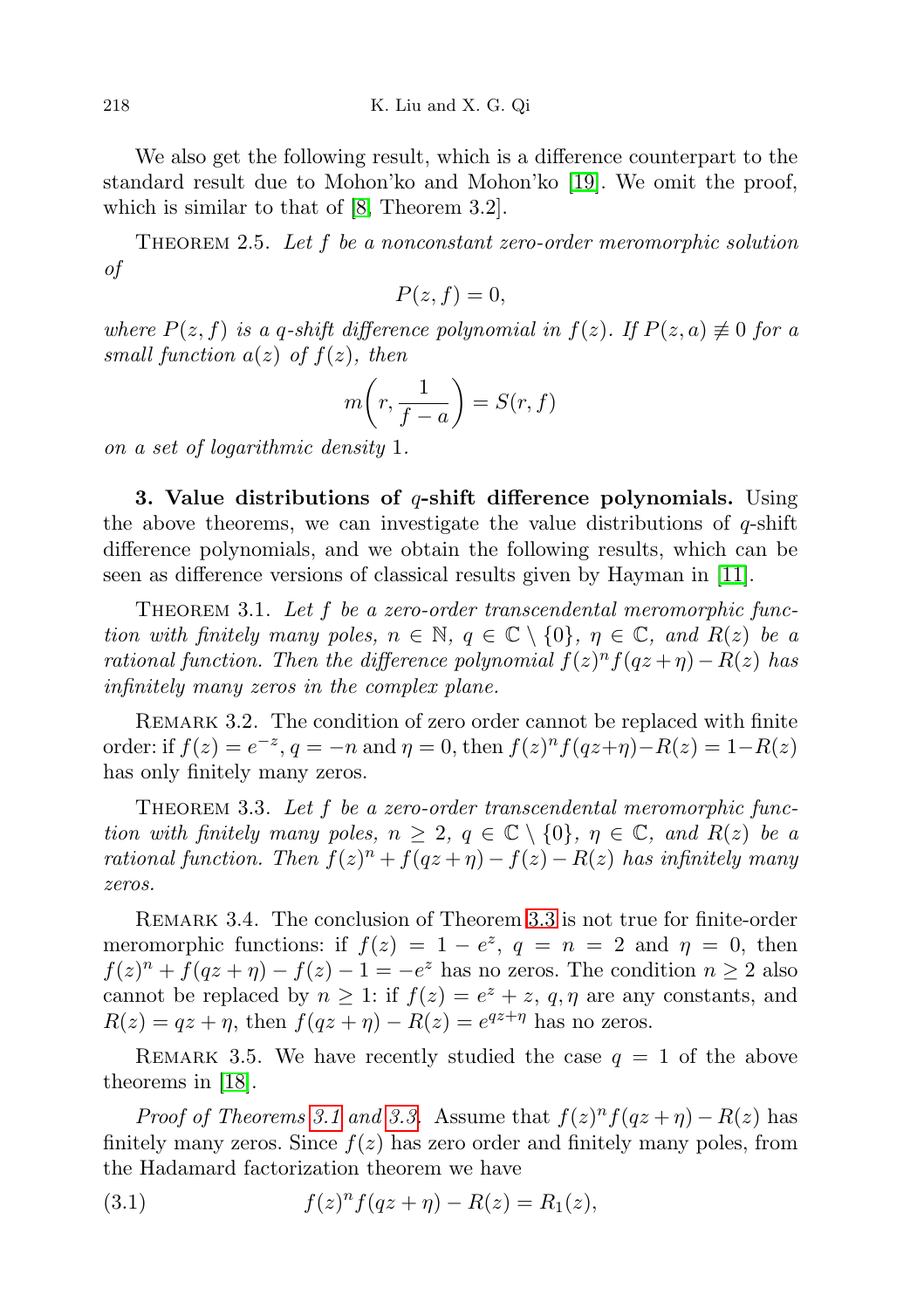where  $R_1(z)$  is a rational function. Thus, from the Valiron–Mohon'ko theorem, we obtain

(3.2) 
$$
T(r, f(qz + \eta)) = nT(r, f) + O(\log r).
$$

From Theorem [2.4](#page-2-0) and [\(3.1\)](#page-3-2), we get

$$
m(r, f(qz + \eta)) = S(r, f) = S(r, f(qz + \eta))
$$

on a set of logarithmic density 1, which contradicts the fact that  $f$  has finitely many poles and is a transcendental meromorphic function. Thus, we have completed the proof of Theorem [3.1.](#page-3-1) Similarly, we can get the proof of Theorem [3.3.](#page-3-0)

If we remove the condition that  $f$  has finitely many poles, then we can get the following results.

<span id="page-4-0"></span>THEOREM 3.6. Let  $f$  be a zero-order transcendental meromorphic function,  $n \geq 6$ ,  $q \in \mathbb{C} \setminus \{0\}$ ,  $\eta \in \mathbb{C}$ . Then the difference polynomial  $f(z)^n f(qz+\eta)$  $-R(z)$ , where  $R(z)$  is a nonzero rational function, has infinitely many zeros in the complex plane.

REMARK 3.7. The condition that  $R(z)$  is nonzero cannot be removed. Let  $p \in \mathbb{C} \setminus \{0\}$  and  $f(z) = \prod_{j=0}^{\infty} (1-p^j z)^{-1}$ . Then  $f(pz) = (1-z)f(z)$ . Since f has infinitely many poles and no zeros,  $f(z)^n f(pz)$  has only one zero. We should remark that

$$
m\left(r, \frac{1}{f}\right) = \frac{1}{-2\log|p|} (\log r)^2 (1 + o(1)),
$$

and  $1/f$  is a transcendental entire function. Thus, the order of f is 0.

<span id="page-4-1"></span>THEOREM 3.8. Let f be a zero-order transcendental meromorphic function,  $n \geq 8$ ,  $q \in \mathbb{C} \setminus \{0\}$ , and  $\eta \in \mathbb{C}$ . Then the difference polynomial  $f(z)^n + a(z)f(qz + \eta) - a(z)f(z) - R(z)$ , where  $a(z)$ ,  $R(z)$  are nonzero rational functions, has infinitely many zeros.

The proofs of Theorems [3.6](#page-4-0) and [3.8](#page-4-1) are similar. Here, we just give the proof of Theorem [3.8.](#page-4-1)

Proof of Theorem [3.8.](#page-4-1) Since f is a zero-order transcendental meromorphic function, by Lemma [2.2](#page-1-1) and [\[2,](#page-9-7) Theorem 2.1], we obtain

(3.3) 
$$
T(r, f(qz + \eta)) = T(r, f(q(z + \eta/q))) = T(|q|r, f(z + \eta/q)) + O(1)
$$

$$
\leq (1 + \varepsilon)T(r, f(z + \eta/q)) + O(1)
$$

$$
= (1 + \varepsilon)T(r, f(z)) + S(r, f)
$$

on a set of logarithmic density 1, where  $0 < \varepsilon < 1/3$ . If  $|q| \leq 1$ ,  $\varepsilon$  can be removed.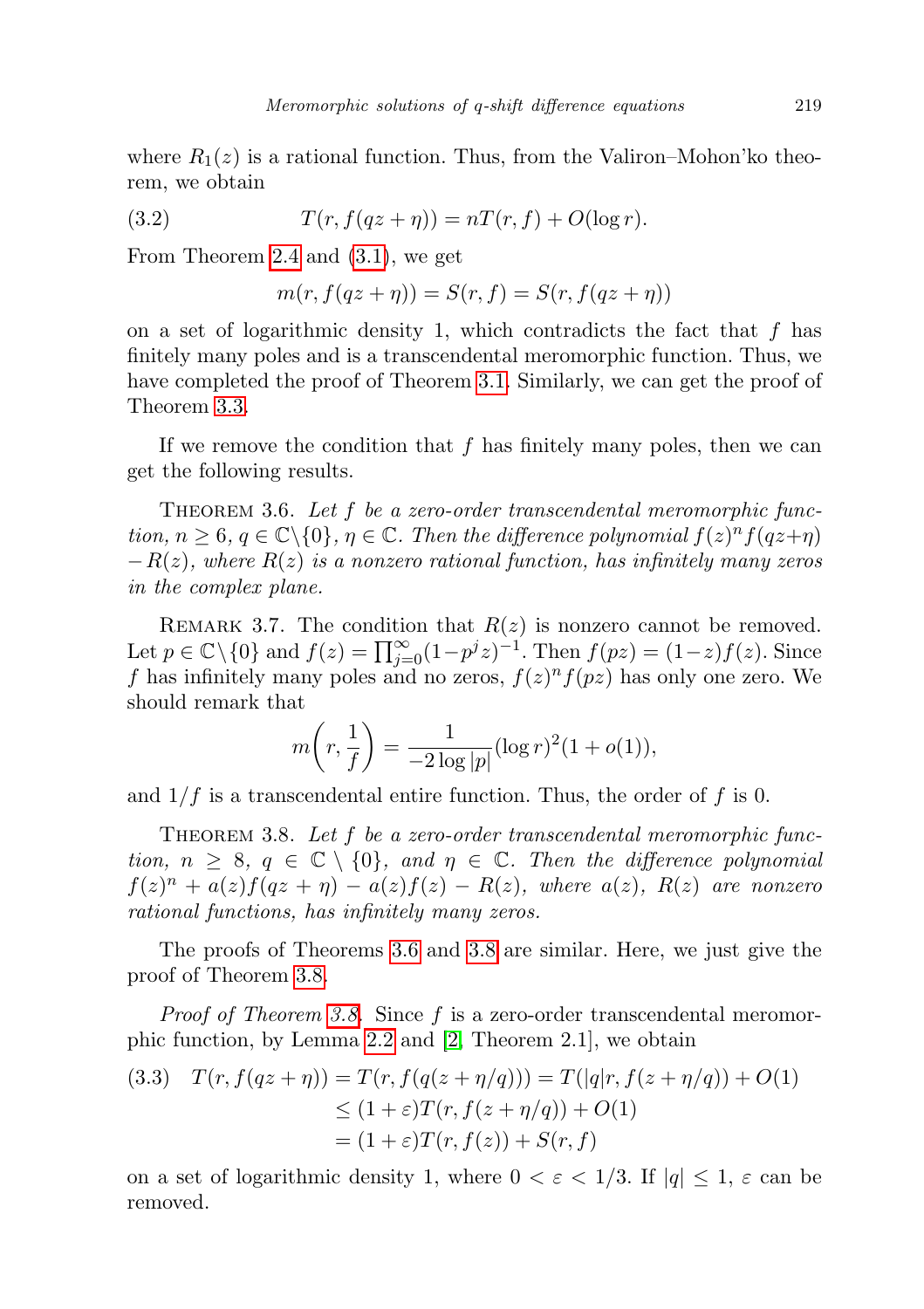Let us denote

<span id="page-5-1"></span>
$$
\psi := \frac{a(z)f(z) - a(z)f(qz + \eta) + R(z)}{f(z)^n}.
$$

If  $\psi$  –1 has infinitely many zeros, then  $f(z)^n + a(z)f(qz+\eta) - a(z)f(z) - R(z)$ has infinitely many zeros. We will show that

(3.4) 
$$
T(r,\psi) \ge (n-2-\varepsilon)T(r,f) + S(r,f).
$$

Using the first main theorem and [\(3.3\)](#page-4-1), we observe that

<span id="page-5-0"></span>
$$
(3.5) \quad T(r, f(z)^n)
$$
  
=  $T\left(r, \psi \cdot \frac{1}{a(z)f(z) - a(z)f(qz + \eta) + R(z)}\right) + O(1)$   
\$\leq T(r, \psi) + T(r, a(z)f(z) - a(z)f(qz + \eta) + R(z)) + O(1)\$.  
\$\leq T(r, \psi) + (2 + \varepsilon)T(r, f) + S(r, f).

From [\(3.5\)](#page-5-0), we easily obtain the inequality [\(3.4\)](#page-5-1). We will estimate the zeros and poles of  $\psi$ :

(3.6) 
$$
\overline{N}(r,\psi) \leq \overline{N}(r,f(qz+\eta)) + \overline{N}(r,1/f) + S(r,f),
$$

and

$$
(3.7) \qquad \overline{N}(r, 1/\psi) \leq \overline{N}(r, f) + \overline{N}\bigg(r, \frac{1}{a(z)f(z) - a(z)f(qz + \eta) + R(z)}\bigg).
$$

Using the second main theorem, [\(3.6\)](#page-5-0) and [\(3.7\)](#page-5-0), we get

<span id="page-5-2"></span>
$$
(3.8) \quad (n-2-\varepsilon)T(r,f) \leq T(r,\psi) + S(r,f)
$$
  
\n
$$
\leq \overline{N}(r,\psi) + \overline{N}(r,1/\psi) + \overline{N}\left(r,\frac{1}{\psi-1}\right) + S(r,f)
$$
  
\n
$$
\leq \overline{N}(r,f(qz+\eta)) + \overline{N}(r,1/f) + \overline{N}(r,f) + \overline{N}\left(r,\frac{1}{\psi-1}\right)
$$
  
\n
$$
+ \overline{N}\left(r,\frac{1}{a(z)f(z) - a(z)f(qz+\eta) + R(z)}\right) + S(r,f)
$$
  
\n
$$
\leq (5+2\varepsilon)T(r,f) + \overline{N}\left(r,\frac{1}{\psi-1}\right) + S(r,f).
$$

Since  $n \geq 8$ , [\(3.8\)](#page-5-2) implies that  $\psi - 1$  has infinitely many zeros, completing the proof.

REMARK 3.9. It seems that the number  $n$  in Theorems [3.6](#page-4-0) and [3.8](#page-4-1) can be reduced, but we have not succeeded in doing that. Some further results on the value distribution of q-difference operators  $f(qz + \eta) - f(z)$  can be found in [\[4\]](#page-9-8).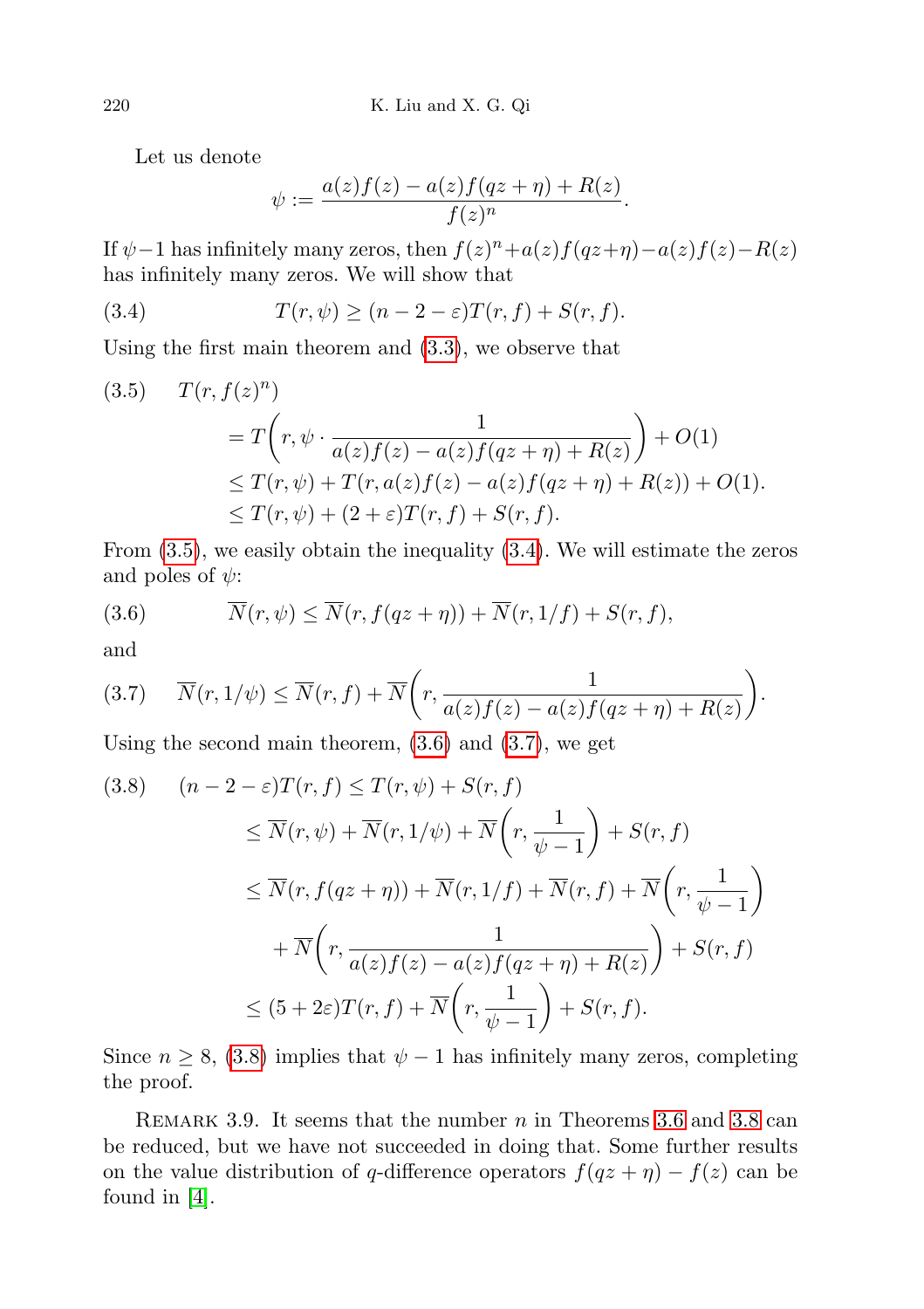4. Solutions of  $q$ -shift difference equations. There exist some fruitful results in complex differential equations theory [\[15\]](#page-10-1). Recently, meromorphic solutions of complex difference equations have become a subject of great interest, due to the apparent role of the existence of such solutions of finite order for the integrability of difference equations. The following result can be found in  $|14|$ .

THEOREM C. Let  $\eta_1, \ldots, \eta_n$  be nonzero complex numbers. If the difference equation

(4.1) 
$$
\sum_{i=1}^{n} f(z + \eta_i) = R(z, f(z)) = \frac{a_0(z) + \sum_{i=1}^{p} a_i(z) f^i(z)}{b_0(z) + \sum_{j=1}^{q} b_j(z) f^j(z)}
$$

with rational coefficients  $a_i(z)$ ,  $b_i(z)$  admits a finite-order meromorphic solution  $f(z)$ , then  $\max\{p,q\} \leq n$ .

The same conclusion holds with  $\sum_{i=1}^{n} f(z+\eta_i)$  replaced by  $\prod_{i=1}^{n} f(z+\eta_i)$ .

QUESTION 4.1. Can we get a similar result when  $f(z + \eta_i)$  is replaced by  $f(q_iz + \eta_i)$ , where  $q_i \neq 1$ ?

The following example shows that the answer is negative.

EXAMPLE 4.2.  $f(z) = e^{\pi i z}$  is a finite order solution of the q-shift difference equation  $f(2z+2) + f(3z+4) = f(z)^3 + f(z)^2$ . It is also a solution of  $f(2z+2)\cdot f(3z+4) = f(z)^5$ . In both equations, the degree of the left hand side is less than that of the right hand side.

In this part, we investigate the growth of meromorphic solutions of linear q-shift difference equations. Similar results can be found in [\[2,](#page-9-7) [17\]](#page-10-6).

<span id="page-6-0"></span>THEOREM 4.3. Let  $\eta_0, \ldots, \eta_n$  be nonzero complex constants, and  $A_0(z)$ ,  $\ldots$ ,  $A_n(z)$  be entire functions of finite order such that  $\sigma = \max_{0 \leq i \leq n} \sigma(A_i)$ , and exactly one has finite type strictly greater than the others. Then every meromorphic solution f of

<span id="page-6-1"></span>(4.2) 
$$
A_n(z)f(q_nz+\eta_n)+\cdots+A_1(z)f(q_1z+\eta_1)+A_0(z)f(q_0z+\eta_0)=0
$$
  
satisfies  $\sigma(f) \geq \sigma$ .

*Proof.* If f is an entire function of order  $\sigma(f)$  and type  $\tau_f < \infty$ , then for any  $\varepsilon > 0$ ,

$$
M(r, f) = O(e^{(\tau_f + \varepsilon)r^{\sigma(f)}}).
$$

From the conditions of Theorem [4.3,](#page-6-0) without loss of generality, we may assume that

$$
\sigma(A_0)=\cdots=\sigma(A_k)=\sigma
$$

and

$$
\max_{k+1 \leq l \leq n} \sigma(A_l) = \mu < \sigma, \quad \tau = \max_{1 \leq j \leq k} \{ \tau(A_j) \} < \tau(A_0).
$$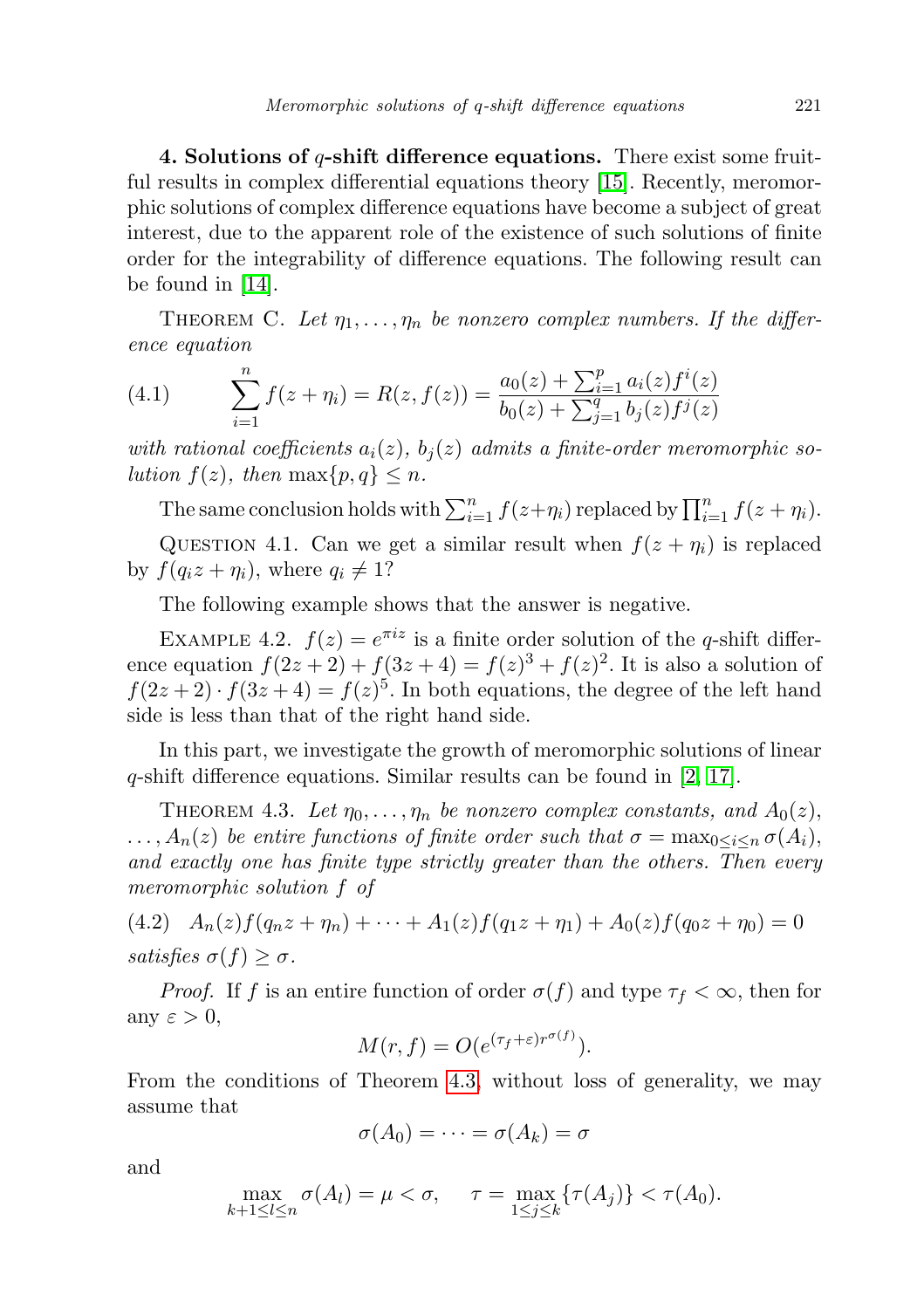Suppose that  $f(z)$  is a meromorphic solution of  $(4.2)$  $(4.2)$  and  $\sigma(f) < \sigma$ . Choose  $\varepsilon > 0$  small enough to satisfy  $\mu + \varepsilon < \sigma$ ,  $\sigma(f) + \varepsilon < \sigma$  and pick  $\varsigma$  satisfying  $\tau < \varsigma < \tau + 3\varepsilon < \tau(A_0)$ . Dividing [\(4.2\)](#page-6-1) by  $f(q_0z + \eta_0)$ , we get

$$
M(r, A_0) \le e^{r^{\sigma(f)+\varepsilon}} (O(e^{(\tau+\varepsilon)r^{\sigma}}) + O(e^{r^{\mu+\varepsilon}})) = O(e^{(\varsigma+2\varepsilon)r^{\sigma}})
$$

outside of a possible exceptional set of finite logarithmic measure. Hence  $\tau(A_0) \leq \varsigma + 2\varepsilon$ , a contradiction. Thus, we have completed the proof.

For the nonhomogeneous  $q$ -shift difference equation

 $(A.3)$   $A_n(z)f(q_nz+\eta_n)+\cdots+A_1(z)f(q_1z+\eta_1)+A_0(z)f(q_0z+\eta_0)=H(z),$ it is easy to see that if  $\sigma(H(z)) > \max \sigma(A_i)$ , then  $\sigma(f) \geq \sigma(H(z)) > \sigma(A_i)$ . The following examples show that there is no exact relation between  $\sigma(f)$ and  $\sigma(A_i)$  when  $\sigma(H(z)) \leq \max \sigma(A_i), i = 1, \ldots, n$ .

<span id="page-7-0"></span>Example 4.4. Consider the nonhomogeneous difference equation

(4.4) 
$$
(e^{z+1}+1)f(z+1)-ef(z+2)=1.
$$

It is easy to see that  $f(z) = e^{-z}$  solves  $(4.4)$  $(4.4)$  and  $\sigma(f) = 1 = \sigma(e^{z+1} + 1)$ .

<span id="page-7-1"></span>Example 4.5. Consider the nonhomogeneous difference equation

(4.5) 
$$
e^{-z}f(z) + e^{z^2}f(2z+1) = e^{z^2+2z+1} + 1.
$$

Then  $f(z) = e^z$  solves [\(4](#page-7-1).5) and  $\sigma(f) = 1 < \sigma(e^{z^2})$ .

<span id="page-7-2"></span>Example 4.6. Consider the nonhomogeneous difference equation  $(4.6) \quad e^{-2z-1}f(z+1) - e^{-4z-4}f(z+2) = e^{-2z-1}(z+1) - e^{-4z-4}(z+2).$ It is easy to see that  $f(z) = e^{z^2} + z$  solves  $(4.6)$  $(4.6)$  and  $\sigma(f) = 2 > \sigma(e^{-2z-1})$ .

We now continue to investigate the growth of solutions of nonlinear  $q$ shift difference equations of certain forms, using an idea from [\[16\]](#page-10-7). We need the following lemmas.

<span id="page-7-3"></span>LEMMA 4.7 ([\[5\]](#page-9-9)). Let  $p(z) = a_k z^k + a_{k-1} z^{k-1} + \cdots + a_1 z + a_0, a_k \neq 0$ , be a nonconstant polynomial of degree  $k$  and let  $f$  be a transcendental meromorphic function. Given  $0 < \varrho < |a_k|$ , denote  $\zeta = |a_k| + \varrho$  and  $\eta = |a_k| - \varrho$ . Then, given  $\varepsilon > 0$ , we have

$$
(1 - \varepsilon)T(\eta r^k, f) \le T(r, f \circ p) \le (1 + \varepsilon)T(\zeta r^k, f)
$$

for all r large enough.

<span id="page-7-4"></span>LEMMA 4.8 ([\[6\]](#page-9-10)). Let  $\psi : [r_0, \infty) \to (0, \infty)$  be positive and bounded in every finite interval, and suppose that  $\psi(\mu r^m) \leq A\psi(r) + B$  for all r large enough, where  $\mu > 0$ ,  $m > 1$ ,  $A > 1$  and B are real constants. Then

$$
\psi(r) = O((\log r)^{\alpha}),
$$

where  $\alpha = \log A / \log m$ .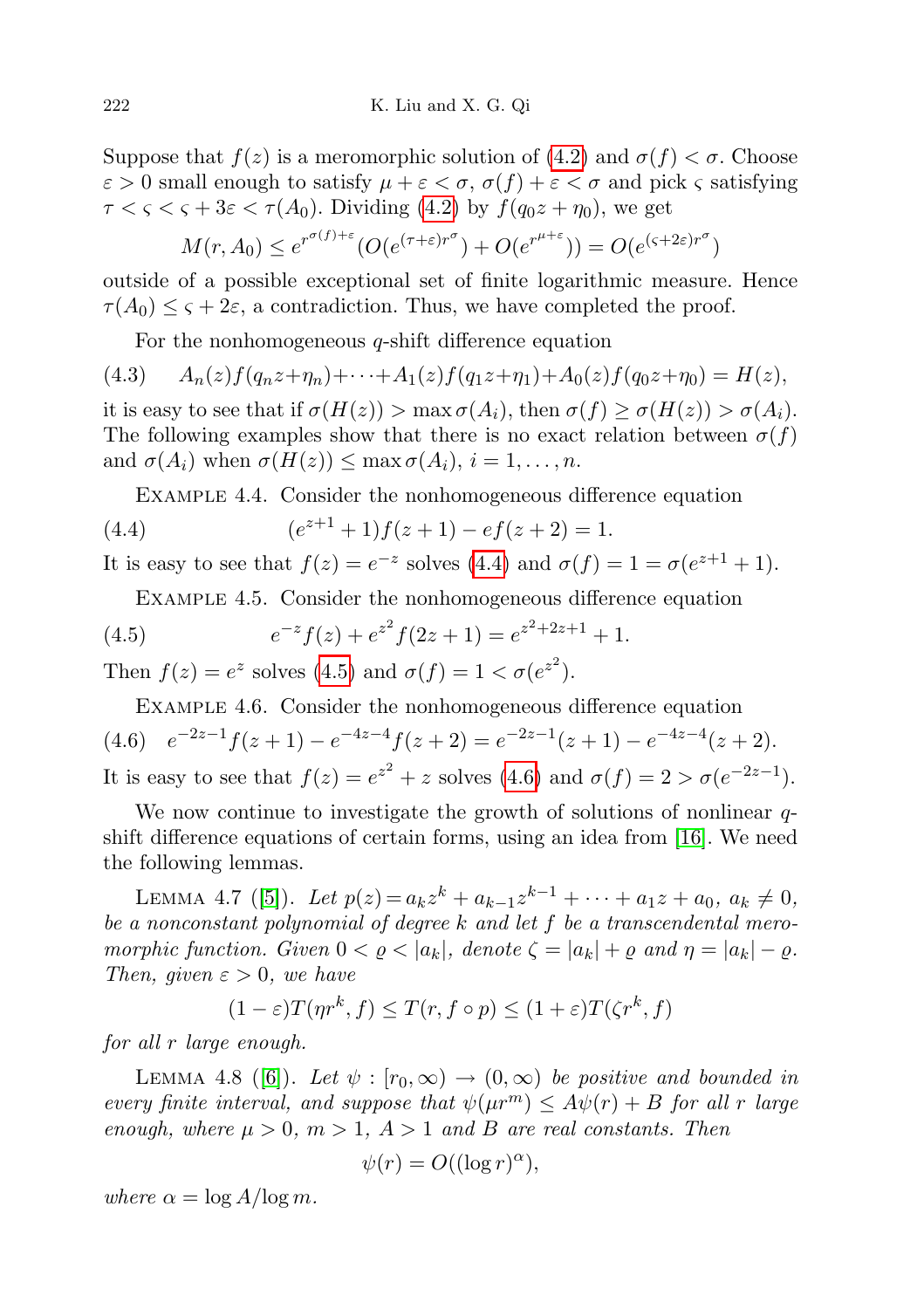THEOREM 4.9. Let  $c \neq 0$  be a complex constant, and f be a transcendental meromorphic solution of the equation

(4.7) 
$$
R(cz + \eta, f(cz + \eta)) = f(p(z)),
$$

where  $p(z)$  is a polynomial of degree  $k \geq 2$ , and  $R(z, y)$  is a rational function in z, y with rational coefficients such that  $R(z, y)$  is irreducible in y. If  $\deg_f R = n \geq k$ , then

<span id="page-8-0"></span>
$$
T(r, f) = O((\log r)^{\alpha + \varepsilon}),
$$

where  $\alpha = \log n / \log k$ .

*Proof.* Firstly, we replace z by  $(z - \eta)/c$  in [\(4.7\)](#page-8-0); then applying the Valiron–Mohon'ko theorem to the left hand side of [\(4.7\)](#page-8-0), and Lemma [4.7,](#page-7-3) we obtain

(4.8) 
$$
nT(r, f) + S(r, f) = T(r, R) = T\left(r, f\left(p\left(\frac{z-\eta}{c}\right)\right)\right) = T(r, f(q(z)))
$$
  

$$
\geq (1-\varepsilon)T(\mu r^k, f),
$$

where  $q(z)$  is a polynomial such that deg  $p(z) = \deg q(z) = k$ . Since we may assume that  $r$  is large enough to satisfy

$$
n(1+\varepsilon)T(r,f) \ge (1-\varepsilon)T(\mu r^k,f)
$$

outside of a possible exceptional set of finite linear measure, we conclude that for every  $\lambda > 1$  there exists an  $r_0 > 0$  such that

(4.9) 
$$
n(1+\varepsilon)T(\lambda r, f) \ge (1-\varepsilon)T(\mu r^k, f)
$$

for all  $r \ge r_0$ . Denoting  $t = \lambda r$ , [\(4.9\)](#page-8-1) can be written as

<span id="page-8-1"></span>
$$
T\left(\frac{\mu}{\lambda^k}t^k,f\right)\leq \frac{n(1+\varepsilon)}{1-\varepsilon}T(t,f).
$$

Then we apply Lemma [4.8](#page-7-4) to conclude that  $T(r, f) = O((\log r)^{\alpha + \varepsilon})$ , and

<span id="page-8-2"></span>
$$
\alpha + \varepsilon = \frac{\log[n(1+\varepsilon)/(1-\varepsilon)]}{\log k} = \frac{\log n}{\log k} + o(1).
$$

THEOREM 4.10. Suppose that  $f$  is a transcendental meromorphic solution of

(4.10) 
$$
f(cz + \eta) = R(z, f(z)) = \frac{\sum_{i=0}^{p} a_i(z) f(z)^i}{\sum_{j=0}^{q} b_j(z) f(z)^j},
$$

where the coefficients  $a_i(z)$ ,  $b_i(z)$  are rational, and  $|c| > 1$ . Assume that  $R(z, f)$  is irreducible in f, and  $a_p(z)b_q(z) \neq 0$ . If  $p > q+1$ , then  $\lambda(r, 1/f) \geq$  $\log |m|/\log |c|$ , provided that f has infinitely many poles.

*Proof.* Set  $m = p-q \geq 2$ . Choose a pole  $z_0$  of f of multiplicity  $\nu \geq 1$  such that  $z_0$  is neither a zero nor a pole of any coefficient of  $R(z, f)$ . Then the right hand side of [\(4.10\)](#page-8-2) has a pole of multiplicity  $m\nu$  at  $z_0$ . Therefore, there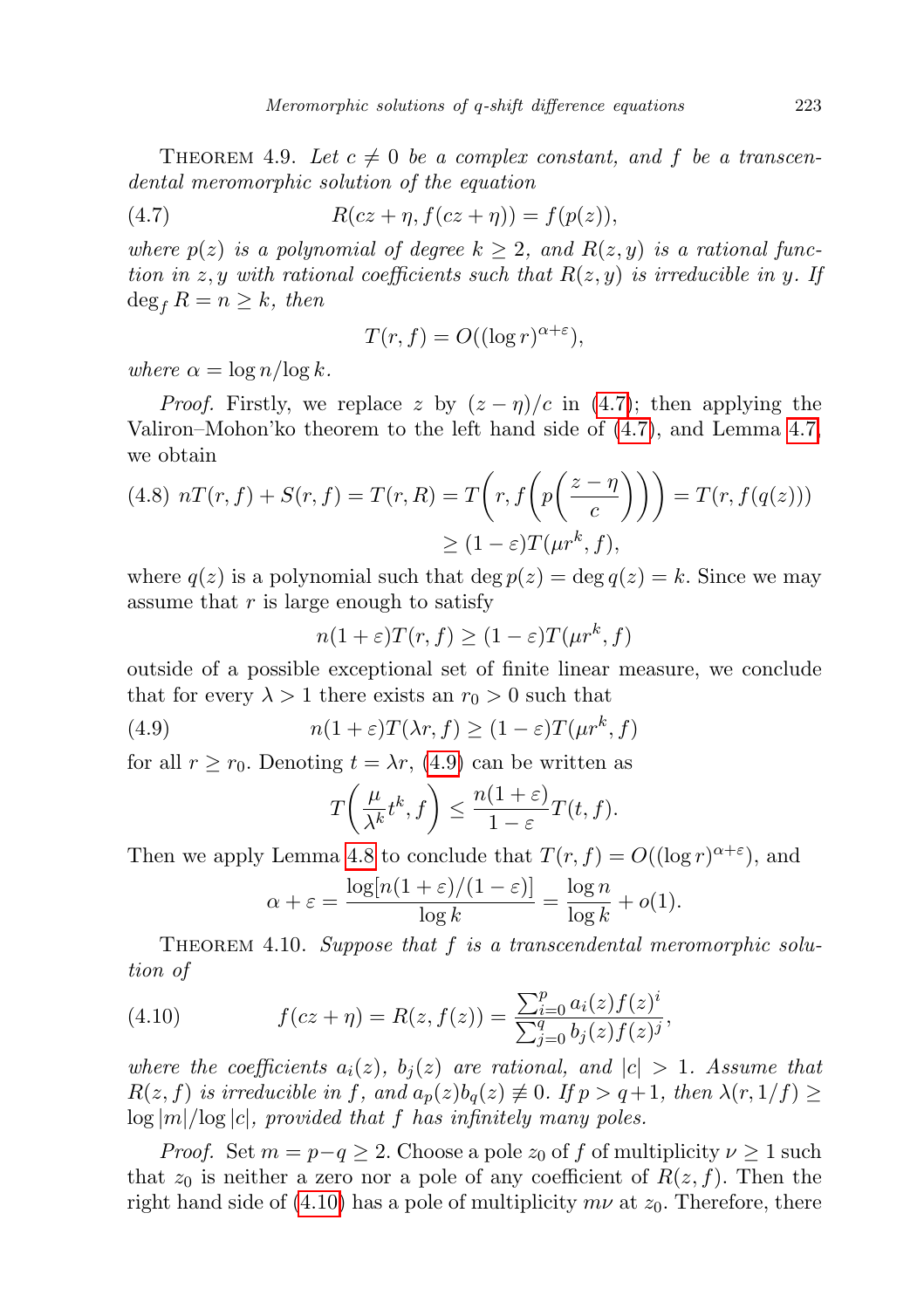exists a pole of  $f(z)$  of multiplicity  $m\nu$  at  $cz_0 + n$ . Then, we may continue  $\text{inductively to construct a pole } c^k z_0 + c^{k-1} \eta + \cdots + c \eta + \eta \text{ of } f \text{ with multiplicity }$  $m^k \nu \to \infty$  as  $k \to \infty$ , unless the process terminates because a zero or a pole of a coefficient of  $R(z, f)$  appears for some  $c^k z_0 + c^{k-1}\eta + \cdots + c\eta + \eta$ . Since the coefficients of  $R(z, f)$  are rational, they have just finitely many zeros and poles. Therefore, we may avoid this situation happening by a suitable choice of  $z_0$ . Let  $r_0 = |c^k||z_0| + |c^{k-1}\eta| + \cdots + |c\eta| + |\eta|$  and let  $k \to \infty$ . It is clear that, for k large enough,  $n(r_0, f) \geq m^k \nu$ . Thus, for each sufficiently large r, there exists  $k \in \mathbb{N}$  such that  $r \in [|c^k| |z_0| + |c^{k-1}\eta| + \cdots + |c\eta| + |\eta|$ ,  $|c^{k+1}| |z_0| + k |c^{k-1} \eta|$ . We deduce that

$$
n(r, f) \ge \nu m^{\frac{\log r - \log |cz_0| - \log 2}{\log |c|}} \quad \text{or} \quad n(r, f) \ge \nu m^{\frac{\log r - \log |\eta| - \log 2 + \log |c|}{\log |c|}}
$$

for all  $r \ge r_0$ , and we immediately obtain the conclusion.

Acknowledgements. The authors would like to thank the referees for valuable suggestions to improve the paper.

This work was partially supported by the NNSF of China (No. 11026110), the NSF of Jiangxi (No. 2010GQS0144) and the YFED of Jiangxi (No. GJJ11043).

## References

- <span id="page-9-3"></span>[1] D. C. Barnett, R. G. Halburd, R. J. Korhonen and W. Morgan, Nevanlinna theory for the q-difference operator and meromorphic solutions of q-difference equations, Proc. Roy. Soc. Edinburgh Sect. A 137 (2007), 457–474.
- <span id="page-9-7"></span>[\[2\]](http://dx.doi.org/10.1007/s11139-007-9101-1) Y. M. Chiang and S. J. Feng, On the Nevanlinna characteristic of  $f(z + \eta)$  and difference equations in the complex plane, Ramanujan J. 16 (2008), 105–129.
- <span id="page-9-6"></span>[\[3\]](http://dx.doi.org/10.1112/jlms/s1-37.1.17) J. Clunie, On integral and meromorphic functions, J. London Math. Soc. 37 (1962), 17–27.
- <span id="page-9-8"></span>[\[4\]](http://dx.doi.org/10.3318/PRIA.2009.109.2.147) A. Fletcher, J. K. Langely and J. Meyer, Slowly growing meromorphic functions and the zeros of differences, Math. Proc. Roy. Irish Acad. 109 (2009), 147–154.
- <span id="page-9-9"></span>[\[5\]](http://dx.doi.org/10.1112/jlms/s2-4.2.357) R. Goldstein, Some results on factorisation of meromorphic functions, J. London Math. Soc. (2) 4 (1971), 357–364.
- <span id="page-9-10"></span>[\[6\]](http://dx.doi.org/10.1007/BF01844071) —, On meromorphic solutions of certain functional equations, Aequationes Math. 18 (1978), 112–157.
- <span id="page-9-0"></span>[7] G. Gundersen, Estimates for the logarithmic derivative of a meromorphic function, plus similar estimates, J. London Math. Soc. 37 (1988), 88–104.
- <span id="page-9-5"></span>[\[8\]](http://dx.doi.org/10.1016/j.jmaa.2005.04.010) R. G. Halburd and R. J. Korhonen, Difference analogue of the lemma on the logarithmic derivative with application to difference equations, J. Math. Anal. Appl. 314 (2006), 477–487.
- <span id="page-9-1"></span> $[9] \quad , \quad \_ \ldots$ , Nevanlinna theory for the difference operator, Ann. Acad. Sci. Fenn. Math. 31 (2006), 463–478.
- <span id="page-9-2"></span>[10] R. G. Halburd, R. J. Korhonen and K. Tohge, Holomorphic curves with shiftinvariant hyperplane preimages, arXiv:0903.3236.
- <span id="page-9-4"></span>[\[11\]](http://dx.doi.org/10.2307/1969890) W. K. Hayman, Picard values of meromorphic functions and their derivatives, Ann. of Math. 70 (1959), 9–42.